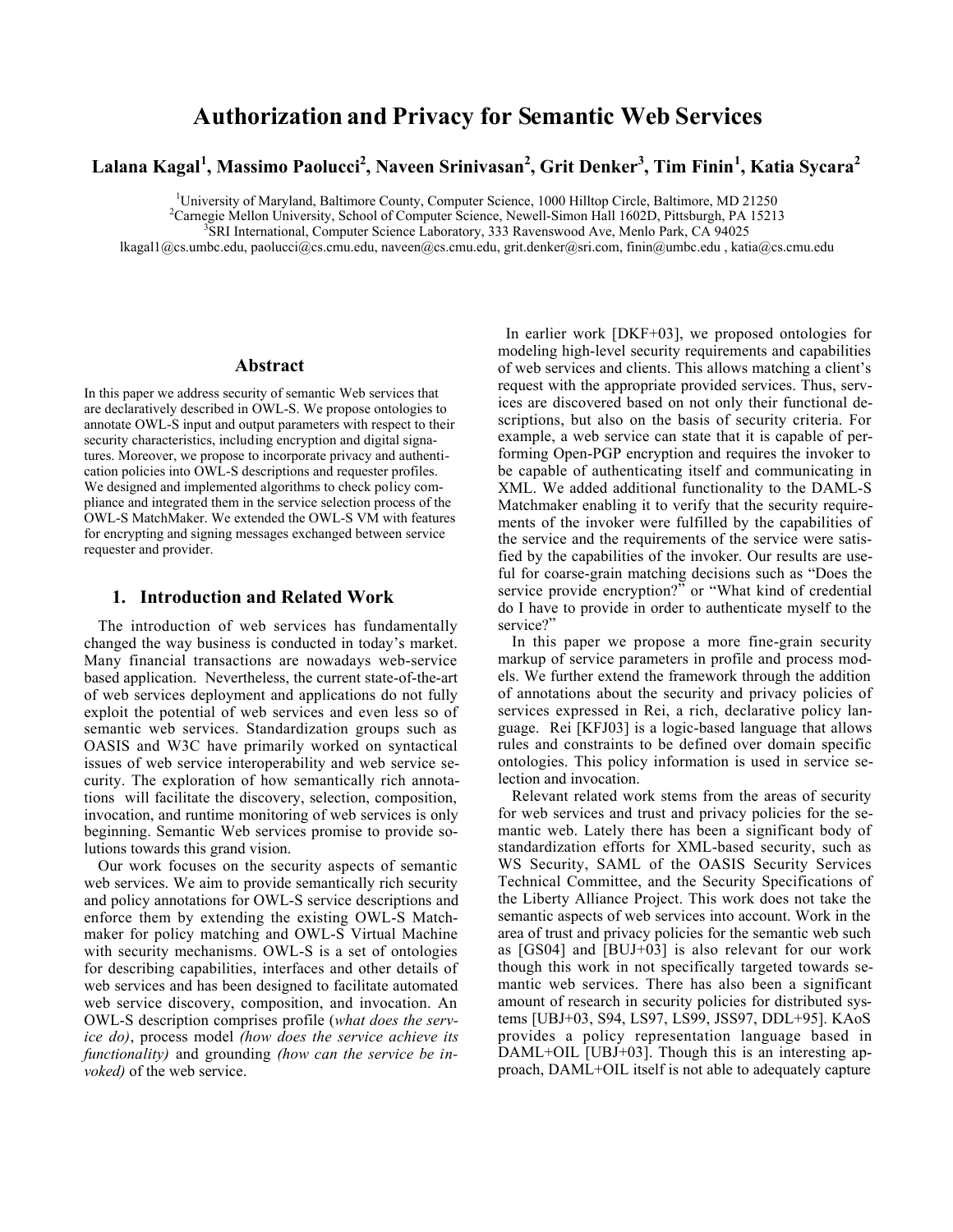the full range of policy constraints. Several efforts are being made to add syntax for rules in DAML+OIL and OWL [HPB+03]. Ponder is a policy specification language developed at Imperial College [DDL+95]. Though flexible and expressive, it does not lend itself to being useful for semantic web services as it more of a syntactic language. Rei, the language being used in this paper, draws on distributed policy work by Sloman and Lupu [S94, LS97, LS99]. It has an RDFS representation and includes a prolog-like notation for expressing rules on policy objects that goes beyond what can be done in DAML+OIL and OWL.

### **2. Introducing Policies in Web Service Descriptions**

We claim that policies should be part of the representation of Web services and, in particular, of semantic Web services. Policies provide the specification of who can use a service under which conditions, how information should be provided to the service, and how provided information will be used later.

We consider the client-server model is one in which a client wants to invoke a web service. We claim furthermore that the use of policies is symmetric in the sense that both the provider and the requester are constrained by sets of policies that must be honored in their interaction. This model can be easily extended to a service-service architectural model.

We will address two kinds of policies in this paper: *privacy policies* and *authorization policies.* Privacy policies specify under what conditions information can be exchanged and what are the legitimate uses of that information. It may specify that the provider can give to the requester a key to access private information only if the key is encrypted during transmission. The requester, upon discovering the policy, should decide whether it can satisfy this condition or not. Similarly, the requester may have a privacy policy of its own requiring certain information to be kept confidential, and, thus, it may not share unencrypted private information. This policy would prevent the requester to interact with any Web service that does not perform the needed encryption.

Privacy policies are not only useful for specifying the confidentiality of data during transmission, but also after receipt of data. Consider for example a service that states that it will not distribute any details it receives as input. This might be an important requirement for a requester who requires privacy. This policy is interpreted as an obligation on the Web service and then acts as a contract. For example, if after invocation, the service does provide the requester's details to a telemarketer, the requester can take legal action against the service based on the policy. As financial transactions become more common among web services and as web services start dealing with confidential information (e.g., requester's name, address, social security numbers, credit cards, telephone numbers, etc.) more requesters will expect their privacy policies to be enforced.

We also consider authorization policies, i.e. policies that constrain the provider to only accept requests for service from certain clients. For example, an authorization policy could state that a requester must act on behalf of a person who is member of a certain organizational group, and that this membership must be proven with a digital certificate. Similarly, the requester may limit invocation to only selected providers.

### **3. A Motivating Example**

Subsequently, we use an example that illustrates various aspects of OWL-S security policies. Consider a scenario in which a scientist is looking for an online computing service for its experimental data. The scientist requires that any personal information she is required to provide to the service (such as name or SSN) will be kept confidential. This means that she is only looking for web services that accept encrypted data and that will not release her personal information to other services or agents. This constitutes the privacy policy of the researcher.

Assume there is web service offered by an organization that can perform the necessary data computations. This web service is only accessible for members of a certain group of selected organizations and the scientist needs to register with the service in a way that can be authenticated. This constitutes the authorization policy of the web service.

We approach formalization of these privacy and authentication policies on two abstraction levels. On a more concrete level (see Section 4), we suggest ontologies to annotate Web service input and output parameters with security characteristics. Security characteristics of parameter state whether these parameters are encrypted or digitally signed. On a more abstract level (see Section 5), we provided formalizations of the privacy and authorization policies in Rei. Selecting Web services that satisfy requester policies will be part of an extended OWL-S matchmaking process.

Enforcement of cryptographic mechanisms such as encrypting or signing messages will be achieved via integration into the OWL-S VM, a generic processor for the OWL-S process model and a tool for automatic invocation of OWL services. This is described in Section 6.

# **4. Privacy and Authentication: OWL-S Parameter Markup**

In this paper we propose ontologies and markup to capture security information of web service input and output parameters. For example, we would like to express that the scientist requires her personal information to be encrypted. The problem of representing data confidentiality in the markup of semantic web services such as OWL-S is that encrypted data by its very nature does not reveal its internal value or structure because it is just a byte string. We therefore suggest a semantic markup that specifies the security characteristics of input and output parameters of web services while keeping information about the structure of the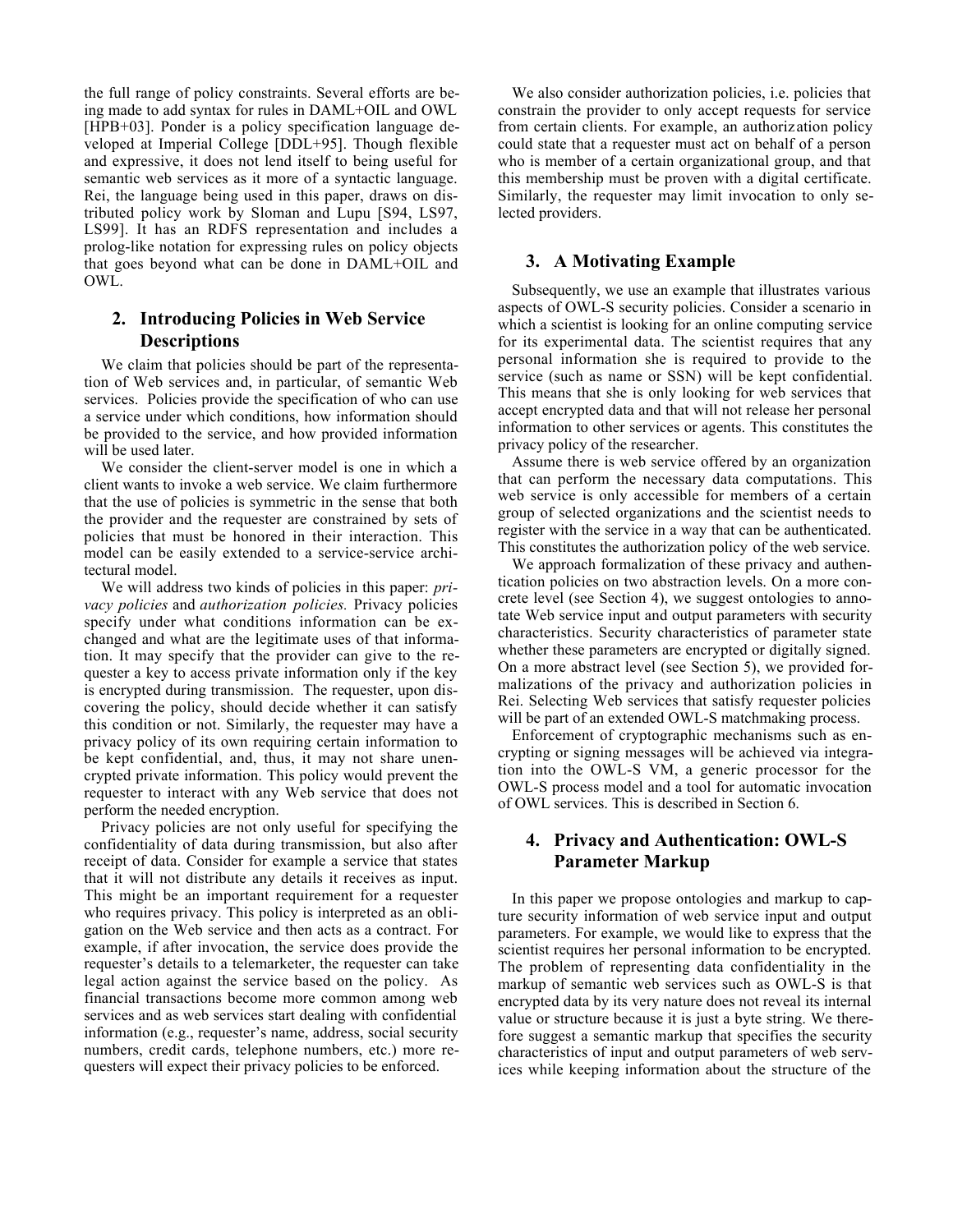data without revealing its value. This meta-information about the kind of data exchanged with a service can be used for service selection.

A basic ontology to handle cryptographic details of input and output parameters of web services can be found at http://www.csl.sri.com/users/denker/owl-sec/infObj.owl. In order to capture encrypted or signed input or output data of services we define an InfObj class (*information object)* and subclasses EncInfObj (*encrypted information object)* and SigInfObj (*signed information object).* The InfObj class will be used as a range for input and output parameters of OWL-S services. Information objects have a baseObject that describes the type or structure of the information that is encoded in it. For example, the base object of an I/O parameter of class EncInfObj can be a class such as SSN. This property allows deriving knowledge about the kind of data exchanged and can be used for reasoning purposes such as whether a service parameter fits the requirements of a client or output/input parameter of two web services match so that the services can be sequentially combined. Furthermore, an information object can have a property cryptoAlgUsed to refer to the specific cryptographic algorithm that was used for signing or encrypting the data.

This basic ontology is enough to describe the cryptographic details necessary in the motivating example. The first step is the discovery and selection of a service that satisfies the requirements of the scientist. The second is the invocation of the service. We describe below how data confidentiality should be handled in these two steps.

A matchmaker is used to find a data computation service that satisfies the functional requirements of the employee (such as type of data to be processed and turn-around time of computation). In this paper we omit the details about those requirements and focus on the security related requirements of client and service. Service input and output parameters will be described in form of information objects that reference the type of information (such as name, SSN, etc.) and the kind of security technique applied to it (such as encryption or signature including the specifics about algorithm). The same approach will be applied to the capabilities and requirements of clients.

 For our example, we assume that the scientist is capable of providing an encrypted instance of class Person. We use the FOAF ontology (see http://xmlns.com/foaf/0.1) to specify domain-specific information such as person, name, organization, group, etc.

Assume the following (partial) instance definition of class Person to describe our scientist.

```
<foaf:Person rdf:ID="MarySmith">
```
<foaf:name xml:lang="en">Mary Smith</foaf:name>

```
 <foaf:title>Dr.</foaf:title>
```

```
</foaf:Person>
```
The scientist is not willing to reveal her personal information to everybody. One realization of this privacy policy is to look for services that accept this information in an

encrypted manner. OWL-S service descriptions contain input descriptions in the process:hasInput property, where process is the namespace abbreviation for the latest version of the OWL-S specification that can be found at http://www.daml.org/services/owl-s/1.0. Thus, the kind of service the scientist is looking for should have the following input parameter in its profile

<process:hasInput rdf:ID="PersonInf"> <process:parameterType rdf:resource="EncPersonInfObj"/> </process:hasInput> where <Class rdf:ID="EncPersonInfObj"> <SubClassOf rdf:resource="#EncInfObject"/> <Restriction> <onProperty rdf:resource="baseObject"/> <allValuesFrom rdf:resource="&foaf;#Person"/> </Restriction> </Class>

A matchmaking service uses this information to select services with appropriate profile or process descriptions.

So far we have dealt with privacy aspects that can be handled with cryptographic techniques. Similarly, some aspects of authorization policies can be addressed through these techniques.

Assume that our data computation service decides authorization of the scientist on the basis of two aspects: The scientist needs to be member of a certain group of selected organizations, and the scientist needs to register with the service in a way that can be authenticated. The first policy will be treated in the next section as a Rei policy. The latter condition is expressed by the service with a requirement for the scientist to register with its name and other personal information in a verifiable way in order to avoid impersonation attacks. Digital signature is a cryptographic technique to achieve verifiable authentication. The web service could express its requirement about authenticated sign-in in the following way:

```
<process:hasInput rdf:ID="RegInf">
<process:parameterType rdf:resource="SigRegInfObj"/>
</process:hasInput>
<Class rdf:ID="SigRegInfObj">
  <SubClassOf rdf:resource="#SigInfObject"/>
  <Restriction>
   <onProperty rdf:resource="base"/>
   <allValuesFrom rdf:resource="&foaf;#Person"/>
  </Restriction>
</Class>
```
 As one can see in our examples, the requirements of the client (here the scientist), might not be in congruence with the requirements of the web service (here the data computation service). The client requires encrypted person information as input for the service, and the service requires the client to sign its information. Nevertheless, a matchmaker can deduce from our markup that client and web service agree on the fact that both want person information to be submitted.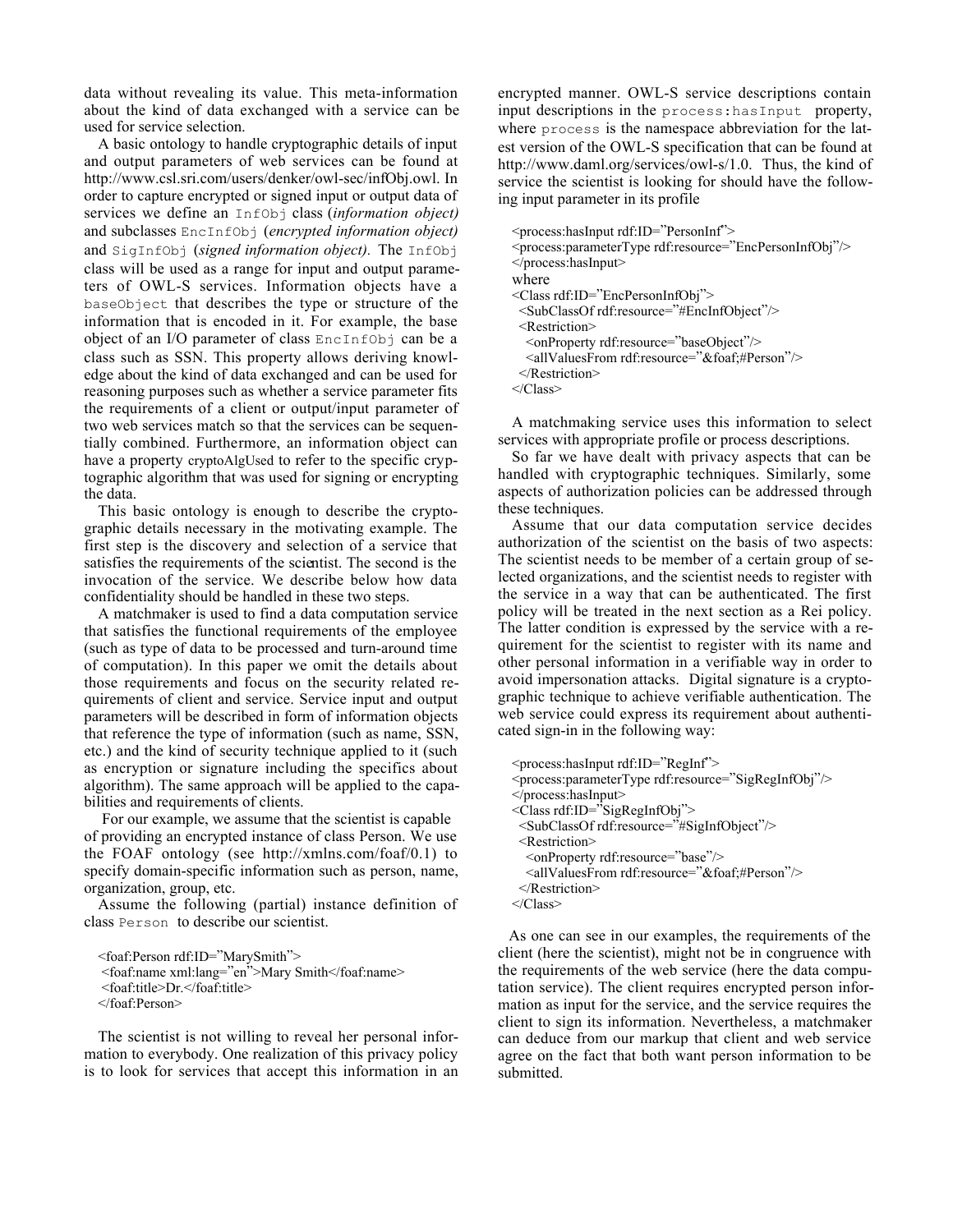### **5. Representation of and Reasoning about Policies**

In this paper we propose to integrate expressive policies relating to several aspects of security, including authorization and privacy into semantic web services. Policies are useful primarily during the discovery phase and for forming informal *contracts*.

#### **Representing Policies in Rei**

Policies are represented using Rei [KFJ03], an RDFSbased language for policy specification. Rei is modeled on deontic concepts of rights, prohibitions, obligations and dispensations. These constructs have four attributes, actor, action, provision, and constraint. Constraint specifies conditions over the actor, action and any other context entity that must be true at the time of the invocation, whereas provision describes conditions that should be true after the invocation. Provisions are obligations on the part of the actor.

The class Policy is at the root of the Rei ontology (http://www.csee.umbc.edu/~lkagal1/rei/swspolicy.owl). In our implementation this class is the range of the property policyEnforced, a new property of OWL-S description described in the following Section. We define three subclasses of Policy to specify the different types of policies that we can support, namely PrivacyPolicy, AuthorizationPolicy, and Confidentiality-Policy.

Rei also models several speech acts that modify the rights and obligations of the sender and receiver. The speech acts include delegation, revocation, request, cancel, promise and command. Rei has a unique nesting feature that allows speech acts to be part of the constraints and provisions of other deontic concepts. For example, a promise can be the provision of a right or a delegation can be part of the constraint of a right. These constructs allow different kinds of policies to be described including authorization, privacy and confidentiality.

For example, we can define in Rei an authorization policy that can be described in natural language as follows: "Permit everyone to access the data computation service who is in the same group as the provider of the service." To specify this policy, we exploit the OWL-S property contactInformation, which can be specialized to have the range foaf:Agent. This property can be used to describe the provider of the service. We assume that the OWL-S description of the data computation service exists at some name-space http://www.somenamespace.com/dcs. Moreover, we assume that there exists information about the groups to which the scientist belongs as well as information about the groups to which the service provider belongs. A section of the authorization policy is specified as follows in Rei (RDF/N3):

 $(\partial \text{prefix rdfs: } \langle \text{http://www.w3.org/2000/01/rdf-schemat} \rangle)$ .

@prefix rei: <http://www.csee.umbc.edu/~lkagal1/rei#>. @prefix foaf: <http://xmlns.com/foaf/0.1/l#>. @prefix process: <http://www.daml.org/services/owl-s/1.0#>. @prefix dcs: <http://www.somenamespace.com/dcs#>.  $@$ prefix :  $\lt\neq>$ .

:actorVar a rei:Variable. :providerVar a rei:Variable. :projectVar a rei:Variable. :AuthPolicy1 a rei:Right; rei:agent actorVar; rei:constraint [a rei:AndCondition; rei:first[a rei:AndCondition; rei:first[a rei:SimpleCondition; rei:subject dcs:profile; rei:predicate process:contactInformation; rei:object providerVar]; rei:second[a rei:SimpleCondition; rei:subject providerVar; rei:predicate foaf:currentProject; rei:object projectVar]]; rei:second[a rei:SimpleCondition; rei:subject actorVar; rei:predicate foaf:currentProject; rei:object projectVar]].

On the other hand, a requester may have the privacy policy of never sharing personal information. This policy can be expressed similarly in Rei in the following way.

:serviceVar a rei:Variable. :outputVar a rei:Variable. :PrivPolicy1 a rei:Prohibition; rei:action serviceVar; rei:constraint [a rei:AndCondition; rei:first[a rei:SimpleCondition; rei:subject serviceVar; rei:predicate process:hasOutput rei:object outputVar]; rei:second [a rei:SimpleCondition; rei:subject outputVar; rei:predicate rdfs:domain; rei:object foaf:Person]].

Specifically, this privacy policy assumes that all personal information of the scientist is specified by the FOAF ontology concepts. The policy states that any service that has as output any concept that describes a FOAF person should be prohibited. The privacy policy acts as a template for allowed or prohibited services based on output parameters. Additionally, the requester may want to specify that any personal information, if shared, must be encrypted.

:serviceVar a rei:Variable. :someVar a rei:Variable. : PrivPolicy2 a rei:Right; rei:action serviceVar; rei:constraint [a rei:AndCondition; rei:first[a rei:AndCondition; rei:subject serviceVar; rei:predicate process:hasInput; rei:object someVar];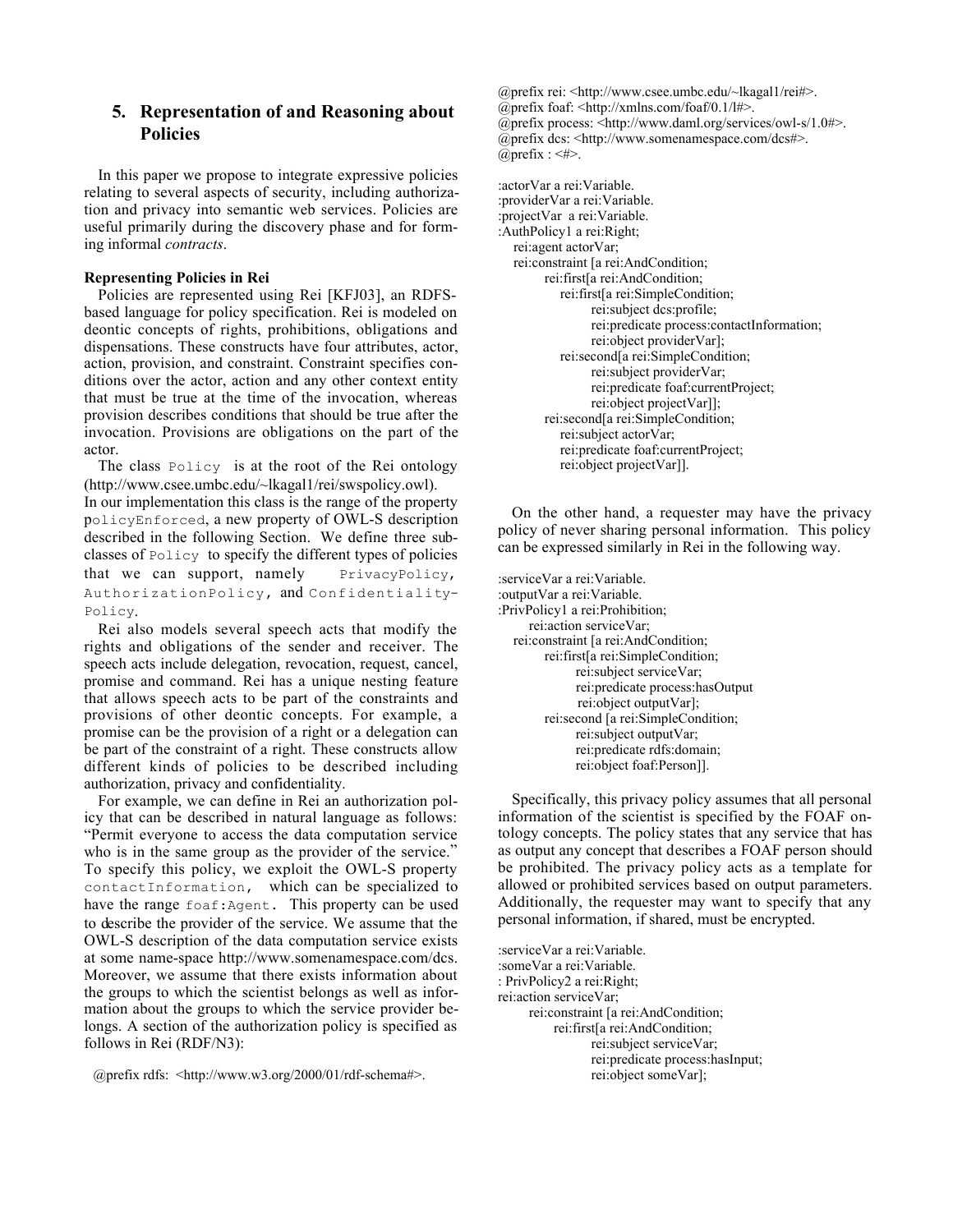rei:second[a rei:SimpleCondition; rei:subject someVar; rei:predicate process:parameterType; rei:object inf: EncPersonInfObj]].

Finally, Rei provides a meta-policy prioritization mechanism to resolve policy conflicts. For example, we defined above two policies that may be contradictory with each other, the first one specifies that the requester does not want to share personal information, the second one that personal information can be shared only if it is encrypted. The requester can then state that *PrivPolicy2* holds priority over *PrivPolicy1*, ensuring that services that meet *PrivPolicy2* are checked first.

#### **Extending OWL-S with Policies**

Web services are described in OWL-S with the help of three modules: a profile that provides a general description of the Web service, a process model that describes how the Web service performs its tasks and the Web service interaction protocol, and finally the grounding that specifies how the atomic processes in the Process Model map onto WSDL [CCM+01] representations.

Security information is needed in all three modules: the profile provides the place to specify the requirements for the Web service invocation, while the process model and the grounding need a specification of the security requirements of the messages exchanged between the Web service and its requester.

There is no explicit place for security policies in OWL-S, but the natural extension toward security is to link policies to the profile. The rational for this is that policies specify general properties of the Web service rather than properties that are specific of any process.

Based on our earlier work [DKF+03], we propose that policies are an extension of the security requirements of services and suggest the addition of a property, called policyEnforced, defined as a subproperty of securityRequirement (http://www.csl.sri.com/~denker/owlsec/serviceSecurity.owl). PolicyEnforced describes the different policies that have to be enforced for the correct execution of service.

A web service requiring above described authorization policy could be annotated as follows

<profile:Profile rdf:ID="DataComputationService\_Profile">

<profile:textDescription>

This data computation service requires authorization.

 </profile:textDescription> …

 <policyEnforced: rdf:resource="#AuthPolicy1"/> </profile:Profile>

Similarly, for requesters we envision annotations of their policies. In earlier work [DKF+03], we suggested a property securityRequirement with domain Agent, a general class for clients and requester. Above mentioned property policyEnforced, is also subproperty of agents' se-

curityRequirement and we define foaf: Person class to be a subclass of Agent. Thus, the scientist requiring that her personal information is transmitted as encrypted data and never appears as output of a service is defined as follows

<foaf:Person rdf:ID="MarySmith">

 <foaf:name xml:lang="en">Mary Smith</foaf:name> <foaf:title>Dr.</foaf:title> <policyEnforced: rdf:resource="#PrivPolicy1"/> <policyEnforced: rdf:resource="#PrivPolicy2"/> </foaf:Person>

#### **Using policies to select providers**

Properties play an essential role in the discovery and selection of providers. Policies specify constraints on how to interact with a provider and what to do with the information exchanged. Any violation of these policies during the interaction would of course result in a failure of the interaction. Therefore, the requester should select a provider with compatible policies. For example, if the requester has a policy that all information transmitted must be encrypted, it will not be able to interact with a provider that has a policy of sending all information in the clear.

During the discovery process, the requester has the responsibility of selecting the best provider, and, as part of this process, the requester needs to verify the compatibility of its own policies with the policies of the provider. Rei provides a reasoning engine over policies and domain knowledge to provide an evaluation of compatibility of rights, prohibitions, obligations and dispensation of entities within the domain.

The primary contribution of this paper is the integration of Rei reasoning on policies within a capability-based matching engine, called the MatchMaker [PKP+02]. The resulting policy compliance algorithms for privacy and authorization policies are summarized in the following. For privacy constraints the matching engine first selects the providers with the capabilities expected by the requester (step 1) and then the matchmaker extracts the privacy policies of both the requester and the provider (step 2) and uses the Rei policy reasoner to verify the compatibility of the policies (steps 3 and 4). If the policies are found to be incompatible then the provider is abandoned, otherwise it is selected.

- 1. The MatchMaker fetches the OWL-S description of a web service that matches the functional requirements of the requester.
- 2. It retrieves the previously defined privacy policy from the client/requester and extracts the privacy policies from the provider's profile.
- 3. The MatchMaker sends the OWL-S description along with the privacy policies to the Rei reasoner.
- 4. As the privacy policy defines service templates that are prohibited, the Rei reasoner verifies that the matched service is not prohibited. It checks that the service does not have as output any information that the client wishes to keep private. It also checks that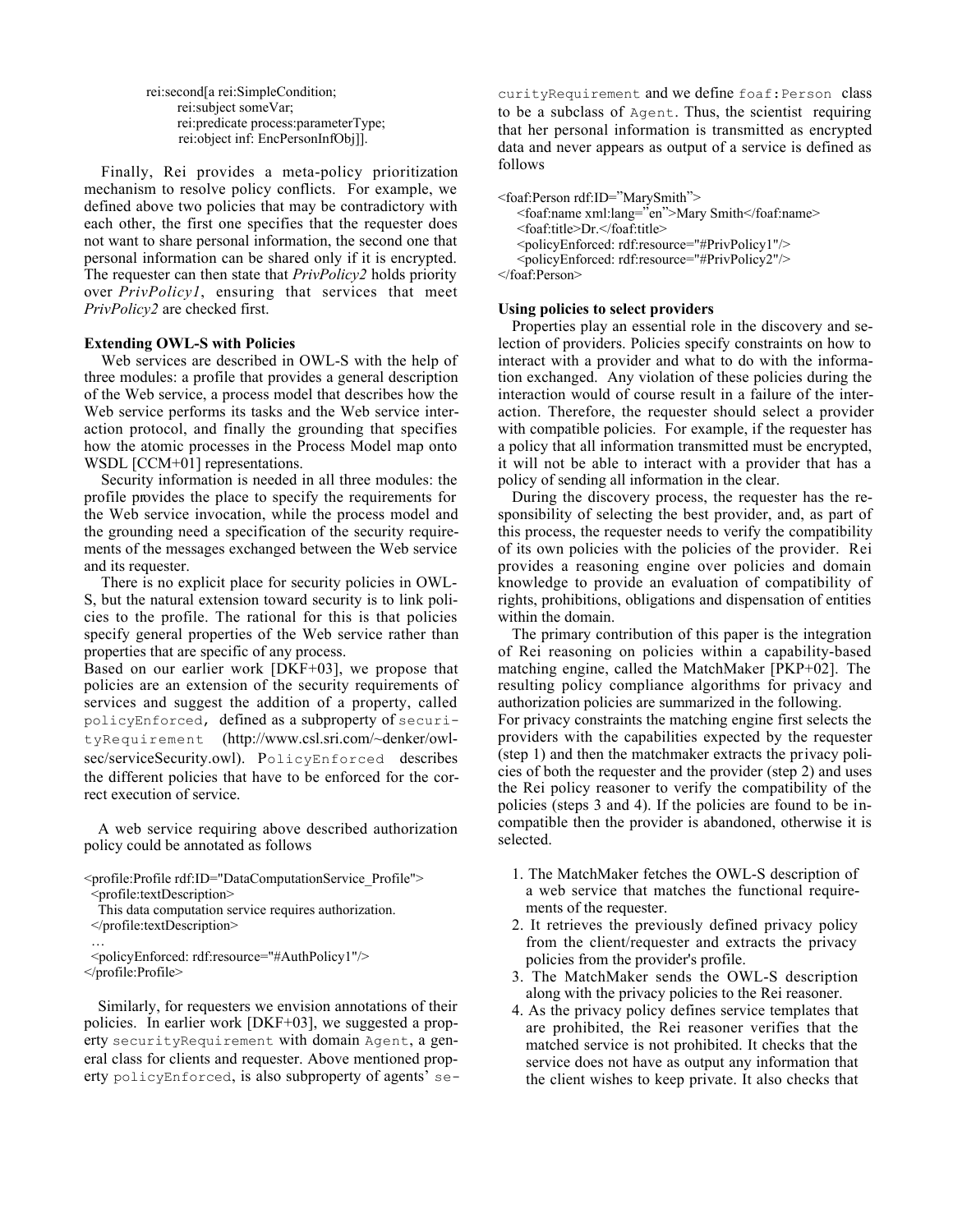the privacy policies of provider and requester are not in contradiction.

5. If a privacy policy is not satisfied, the Rei reasoner returns false and the Matchmaker continues to check the next service for privacy compatibility. Otherwise the Rei reasoner returns true and the Matchmaker returns this service to the client.

Similarly the algorithm for authorization policies is as follows:

- 1. The MatchMaker extracts the precondition of the service that is of type AuthorizationPolicy.
- 2. It gathers all relevant information about the user, and sends this along with the authorization policy to the Rei reasoner
- 3. If the Rei reasoner returns true, then the authorization policy is satisfied and the service can be returned to the client. Otherwise the Matchmaker continues checking the next service for authorization compatibility.

#### **Verifying adherence of policies during interaction**

Policies can be declared in the profile, but they should be enforced in the process model which is responsible for the interaction between the provider and the requester. In the OWL-S specification, the process model expresses the interaction protocol of the provider that the requester should follow for successful interaction. Furthermore, the grounding module provides a mapping from the process model to the messaging specification, and specifically to WSDL and SOAP.

The emerging specifications for Web services security [ADH+02] assume that message security be specified at the WSDL and SOAP level. If the requester wants to verify whether the policies will be enforced in the interaction, it needs to verify the constraints placed by the provider on message passing.

If the requester wants to verify that the provider adheres to the published policies, it needs to analyze all the different specifications for the message passing. This is also required because the provider may not expose its policies completely, but it may compile some aspects directly in the interaction specifications.

The algorithm described below is a first attempt to enable the requester to verify the provider's adherence to policies. The requester uses the interaction protocol specifications to derive how different types of information are encoded in the messages that the provider sends, or the messages that it receives (steps 1 and 2). This process is achieved by exploiting the grounding which is a mapping from the process model, which describes the ontological type of the information to be exchanged, and WSDL that describes how this information is encoded in the message. Finally (step 3), a reasoning system is used to verify whether the encoding proposed adhere to the policies of the requester and the provider. For the future we envision to

implement this algorithm also in the Rei reasoner. If the results of the reasoning about policies are not consistent with the requester's policies, then the requester knows that it will incur in a violation if it pursues the interaction with the provider. If instead the reasoning reveals an inconsistency between the policies specified and the actual interaction management, the requester may decide whether to select the provider depending on whether it can satisfy the additional requirements, and its own judgment on the provider's failure.

- 1.The requester gathers the process model, grounding, WSDL and SOAP specifications from the provider, and its own policies, as well as the policies of the provider.
- 2.The requester uses the process model, grounding, WSDL and SOAP specifications of the provider to detect what type of encryption is adopted for the different types of information
- 3.The reasoner is used to verify that
	- a. The requester's policies are satisfied
	- b. The provider enforces its own policies
- 4. If the first test fails, the requester does not use the provider. If the second fails, the requester makes its own decisions about the use of the provider.

In general, it behooves the provider to be explicit and honest about its policies. Indeed, if the provider is not honest, and it specifies a policy that it does not enforce, it will lose all the requesters that may not want to adhere with the policy, and lose the trust of the requesters that realize that policies are not enforced. Similarly, if the provider does not explicitly specify some of its policies, it may get to interact with requesters that cannot deal with those policies, and therefore failing the interaction.

## **6. Enforcing Privacy and Authentication in OWL-S VM**

We mentioned in previously, one way to fulfill privacy or authentication is through encrypting or signing input and output parameter. We propose to keep the work involved with cryptographic operation transparent from the requester by extending the tool that invokes the web service (in our case OWL-S VM) with features for encrypting or signing data exchanged between client and server.

The OWL-S Virtual Machine (OWL-S VM) implements the process model and grounding of OWL-S to manage the interaction between web services. It is a processor that automates web service interaction without human intervention. The architecture of the OWL-S VM, shown in Figure 1, is represented by three components in the center column: the *Web service Invocation*, the *OWL-S VM* and the *OWL Parser*. The Web service invocation module is responsible for contacting other Web services and receiving messages from other Web services. The transaction with other Web services may be based on SOAP messag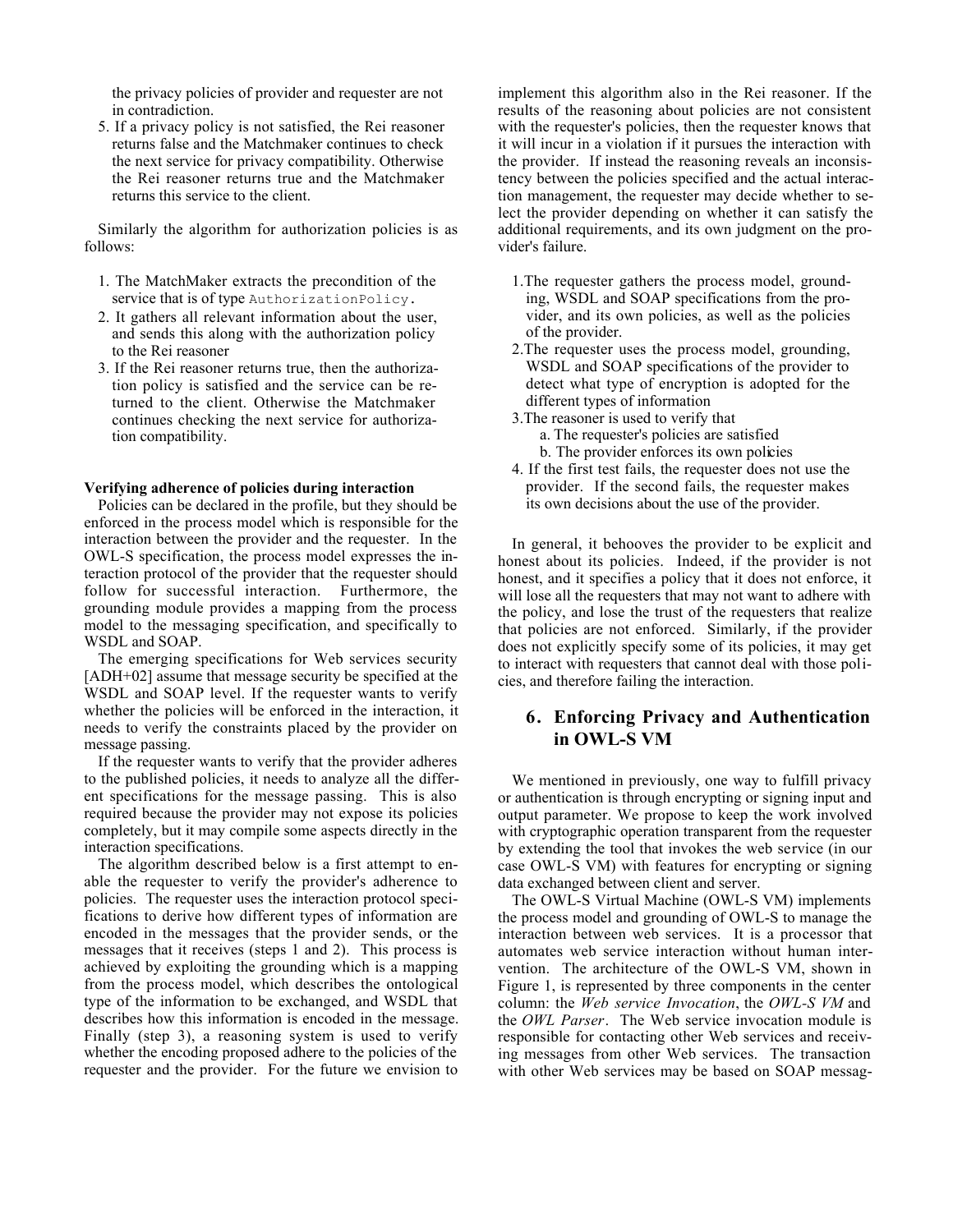ing, or on straight HTTP or any other mode of communication as described by the WSDL specification of either of the Web service provider. Upon receiving a message the Web service invocation extracts the payload, or in other words the content of the message and either sends it to the OWL Parser or it is passed directly to the OWL-S VM.

The OWL parser is responsible for reading fragments of OWL ontologies and transforming them into predicates that can be used by the OWL inference engine. The OWL parser is also responsible for downloading OWL ontologies available on the Web, as well as OWL-S descriptions of other Web services to interact with.

The OWL-S VM is the center of our implementation: it



Figure 1: The DAML-S Web Service architecture

uses ontologies gathered from the Web and the OWL-S specifications of the Web services to make sense of the messages it received, and to decide what kind of information to send next. To make these decisions the OWL-S VM uses a set of rules that implement the semantics of the OWL-S Process Model and Grounding. The OWL-S VM is also responsible for the generation of the response messages; to accomplish the latter task, the OWL-S VM uses the Grounding to transform the abstract information exchanges described by the Process Model into concrete message contents that are passed to the Web service invocation module to be transformed into actual messages and sent off to their receivers.

 The other two columns of the diagram in Figure 1are also very important. The column on the left shows the information that is downloaded from the Web and how it is used by OWL-S Web services. Specifically the WSDL is used for Web service invocation, while ontologies and OWL-S specifications of other Web services are first parsed and then used by the OWL-S VM to make decisions on how to proceed.

We have extended the OWL-S VM to enforce authorization and privacy policies. We have implemented the re-

quired security transformation on the I/O parameters in the OWL-S VM. This way we achieve that upon execution of an atomic process, the OWL-S VM uses the semantic parameter annotation in the corresponding process model to enforce the privacy and authorization constraints that can be implemented through cryptographic techniques (using encryption and digital signatures). SOAP security annotations are used to implement the actual encryption or signing of the messages.

With the implementation of the security mechanisms proposed in this paper, web services implementing the OWL-S VM are guaranteed to maintain a secure communication with their partners.

#### **7. Summary and Future Work**

In this paper we describe our initial foray into modeling the various security aspects of web services. We propose adding privacy and authentication annotations to input and output parameters to aid in selection of semantic web services. This annotation includes not only the range of the parameter but also the cryptographic type, if any. We discuss the role of authorization and privacy policies for semantic web services and describe a candidate policy specification language. Specialized policies for authorization and privacy are provided. An algorithm for checking whether a web service description is in compliance with the policies has been designed and implemented. An integration of our annotation and policy techniques in the OWL-S MatchMaker supports policy-compliant service selection. An extension of the OWL-S VM with cryptographic features for message encryption and signing allows the enforcement of security requirements at runtime.

Another dimension of complexity is added when the policies do not match and some form of negotiation is necessary. Let's assume one web service requires authentication of the other web service, but the credential provided is not sufficient. A negotiation phase, following certain communication protocols could be entered, to resolve this problem. Future work will address negotiation protocols. Furthermore, the abstraction level or expressiveness of the policy language also determines the complexity of the problem. Consider a policy stating that a client never wants to reveal information from which somebody can deduce his home address. Depending on the information exchanged with the service and additional context information, this could mean that the client's phone number is never released, since a reverse lookup could compromise the address. This exemplifies the broad range of policies that are relevant. More complex policies that address combinations of these security notions and other user-defined policies will be subject of future work.

#### **References**

[ADH+02] B. Atkinson, G. Della-Libera, S. Hada, M. Hondo, P. Hallam-Baker, J. Klein, B. LaMacchia, P. Leach, J. Manferdelli, H. Maruyama, A. Nadalin, N. Naga-